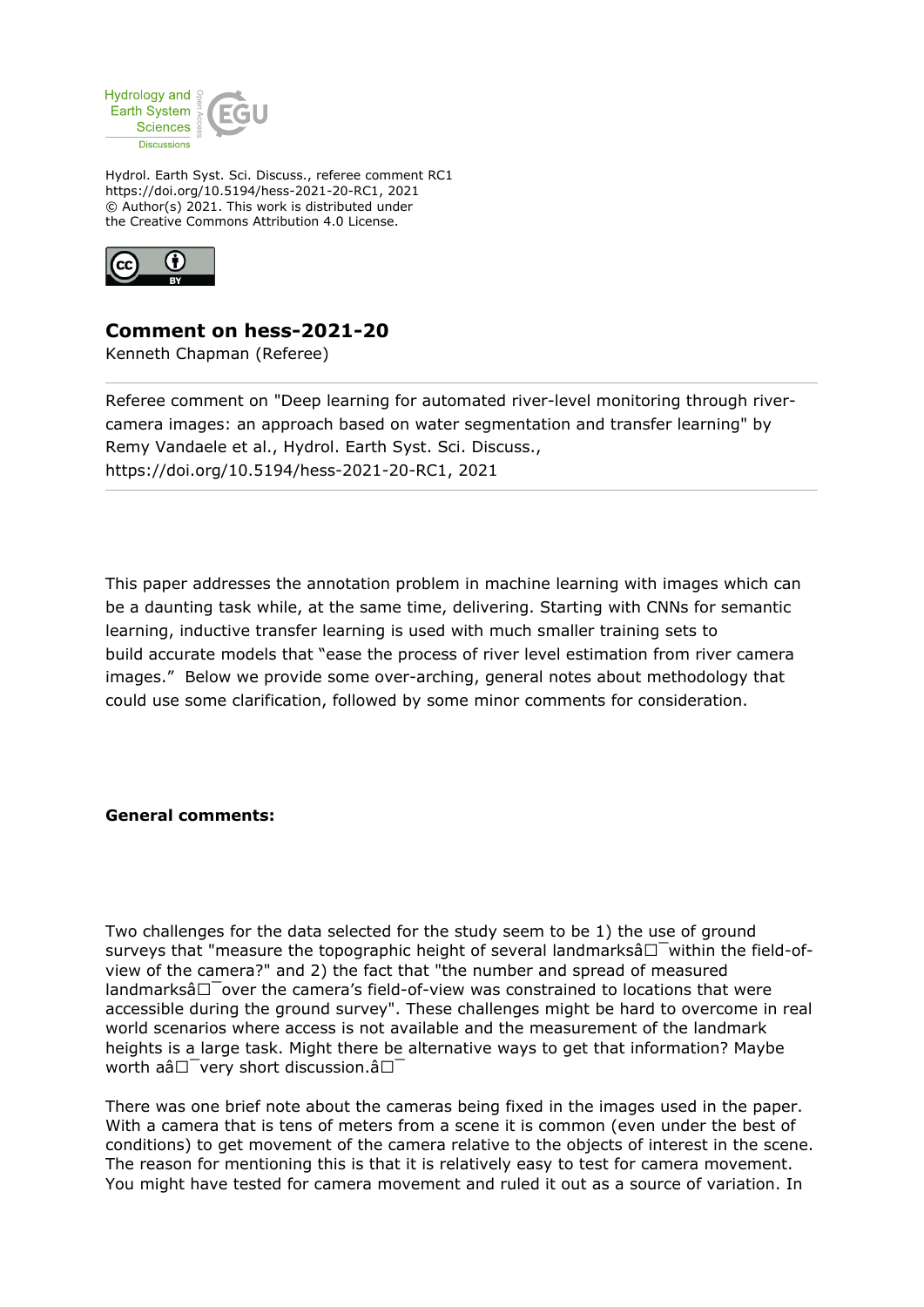that case, it might be worth mentioning that in the paper. If not, it might be good to discuss how your already very good predictions might improve if that motion were taken into consideration by using image processing techniques to find the landmarks in the scene and make adjustments for camera movement.

A brief discussion of landmark vs. area feature analysis might add to the paper. Readers will likely benefit from understanding how you weighed out the pros/cons of those approaches. Did you decide to use landmarks based on the need to ease the (already reduced) annotation task? Or did you choose it because (1) of the desire to use the "bypixel" output of the CNN's without post processing, (2) it was just beyond the scope of this analysis because you wanted to focus on the transfer learning, and/or (3) for some other reason? Is it possible that the analysis of the classified pixels in a landmark region might yield a better predictor than just the landmarks themselves? A good deal of effort was directed at finding a heuristic to ignore outlier flood predictions. Ignoring outliers is a good objective, but analysis of landmark regions could have improved the specificity and sensitivity of your predictions (i.e., provided a more robust assessment of prediction quality). Again, this might have been beyond the scope of performing annotation of a large number of images with the transfer learning methodology, but more discussion around strengths and challenges of your approach would strengthen the paper.

 The scope of the literature review in the Introduction and Background sections is narrow and could be expanded to better connect with the broader literature on imagebased stream gauging and/or extreme event detection/measurement literature. For example, the idea that non-contact image-based stream gauging techniques can also be used to flag extreme events is not mentioned. The following (and/or literature cited within) could be integrated without excessively lengthening the paper. Here are some examples from a quick Google Scholar search:

Muste, M., Fujita, I., & Hauet, A. (2008). Large-scale particle image velocimetry for measurements in riverine environments. *Water Resources Research*, *44*(4). https://doi.org/10.1029/2008WR006950

Boursicaud, R. L., Pénard, L., Hauet, A., Thollet, F., & Coz, J. L. (2016). Gauging extreme floods on YouTube: application of LSPIV to home movies for the post-event determination of stream discharges. *Hydrological Processes*, *30*(1), 90–105. https://doi.org/10.1002/hyp.10532

Eltner, A., Elias, M., Sardemann, H., & Spieler, D. (2018). Automatic Image-Based Water Stage Measurement for Long-Term Observations in Ungauged Catchments. *Water Resources Research*, *54*(12), 10,362-10,371. https://doi.org/10.1029/2018WR023913